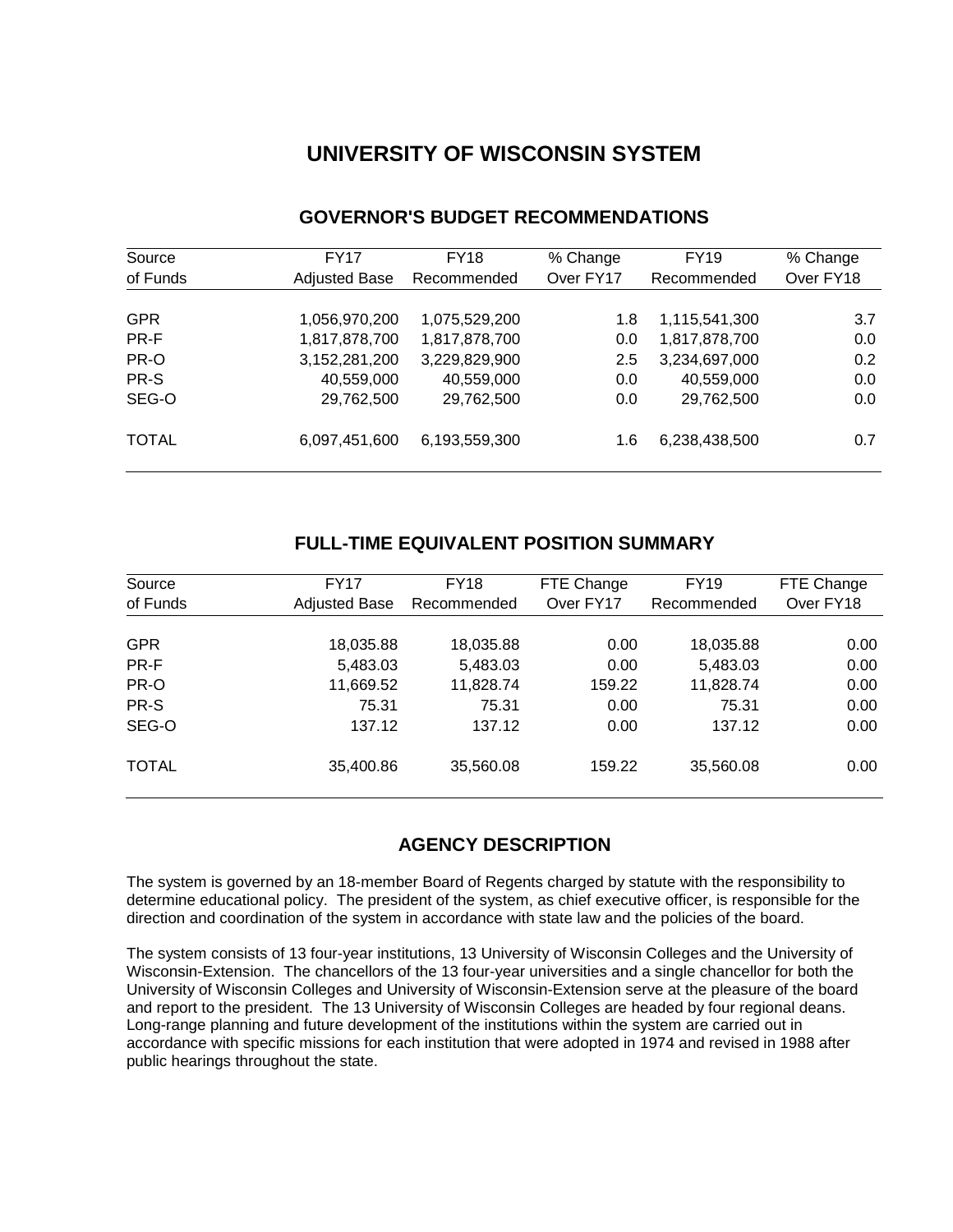#### **University of Wisconsin System**

Together, the 26 campuses enroll 178,571 students. Outreach and public service activities, coordinated and led statewide by the University of Wisconsin-Extension, make university resources available to all Wisconsin residents. Annually 226,512 people enroll in continuing education courses and other lifelong learning programs, and county-based Cooperative Extension educators log more than 1,227,415 teaching contacts every year. In addition, the statewide networks of Wisconsin Public Radio and Wisconsin Public Television reach more than 987,100 listeners and viewers weekly.

In accordance with the concept of shared governance, each institution's chancellor and faculty have primary responsibility for educational activities and for faculty personnel matters. University staff, academic staff and students also participate in governance under terms defined in Chapter 36, Wisconsin Statutes.

Two of the system's 13 universities provide instruction at the undergraduate, master's and doctoral levels; the other universities offer undergraduate and master's degree programs; and the 13 two-year colleges provide associate degree and transfer programs in the first two years of undergraduate instruction and collaborate with other system institutions on some undergraduate degrees.

The system attracts substantial nonstate funding to Wisconsin. In fiscal year 2015-16, the Board of Regents accepted \$1,517.9 million in gifts, grants and government contracts. The University of Wisconsin-Madison has consistently ranked in the top ten higher education institutions nationally in attracting federal funds.

The Wisconsin State Laboratory of Hygiene is Wisconsin's public and environmental health laboratory and is an attached agency to the University of Wisconsin-Madison. The laboratory is under the direction and supervision of the State Laboratory of Hygiene Board, which meets quarterly to approve the laboratory budget, set fees, set priorities and make final approval of laboratory resources so that the laboratory can act in response to agencies' planned objectives and program priorities. A nationally renowned public health facility, the laboratory provides top quality analytical services and makes substantial contributions to the evolution of public health and environmental laboratory science through teaching, research, outreach and public service. All sectors of the public health infrastructure – disease control and prevention, maternal and child health, environmental health, epidemiology, emergency preparedness and response, and policy development – are critically linked to the state and national public health laboratory system, which the laboratory coordinates in Wisconsin. Through its wide-ranging activities, directly or indirectly, every citizen in the state is affected and protected by the public health work of the laboratory.

The Wisconsin Veterinary Diagnostic Laboratory was established by 1999 Wisconsin Act 107, which was enacted on April 28, 2000. Effective July 1, 2000, the Wisconsin Animal Health Laboratory was transferred from the Department of Agriculture, Trade and Consumer Protection to the University of Wisconsin System and renamed the Wisconsin Veterinary Diagnostic Laboratory. Much like the State Laboratory of Hygiene. the laboratory is administratively attached to the university but governed by an independent board that contains representatives of state and federal governments, the university, and five nongovernmental members representing various aspects of Wisconsin animal agriculture. These five board members are appointed by the Governor with terms varying in length from two years to four years.

#### **MISSION**

The mission of the system, pursuant to s. 36.01(2), Wisconsin Statutes, "is to develop human resources, to discover and disseminate knowledge, to extend knowledge and its application beyond the boundaries of its campuses and to serve and stimulate society by developing in students heightened intellectual, cultural and humane sensitivities, scientific, professional and technological expertise and a sense of purpose. Inherent in this broad mission are methods of instruction, research, extended training and public service designed to educate people and improve the human condition. Basic to every purpose of the system is the search for truth."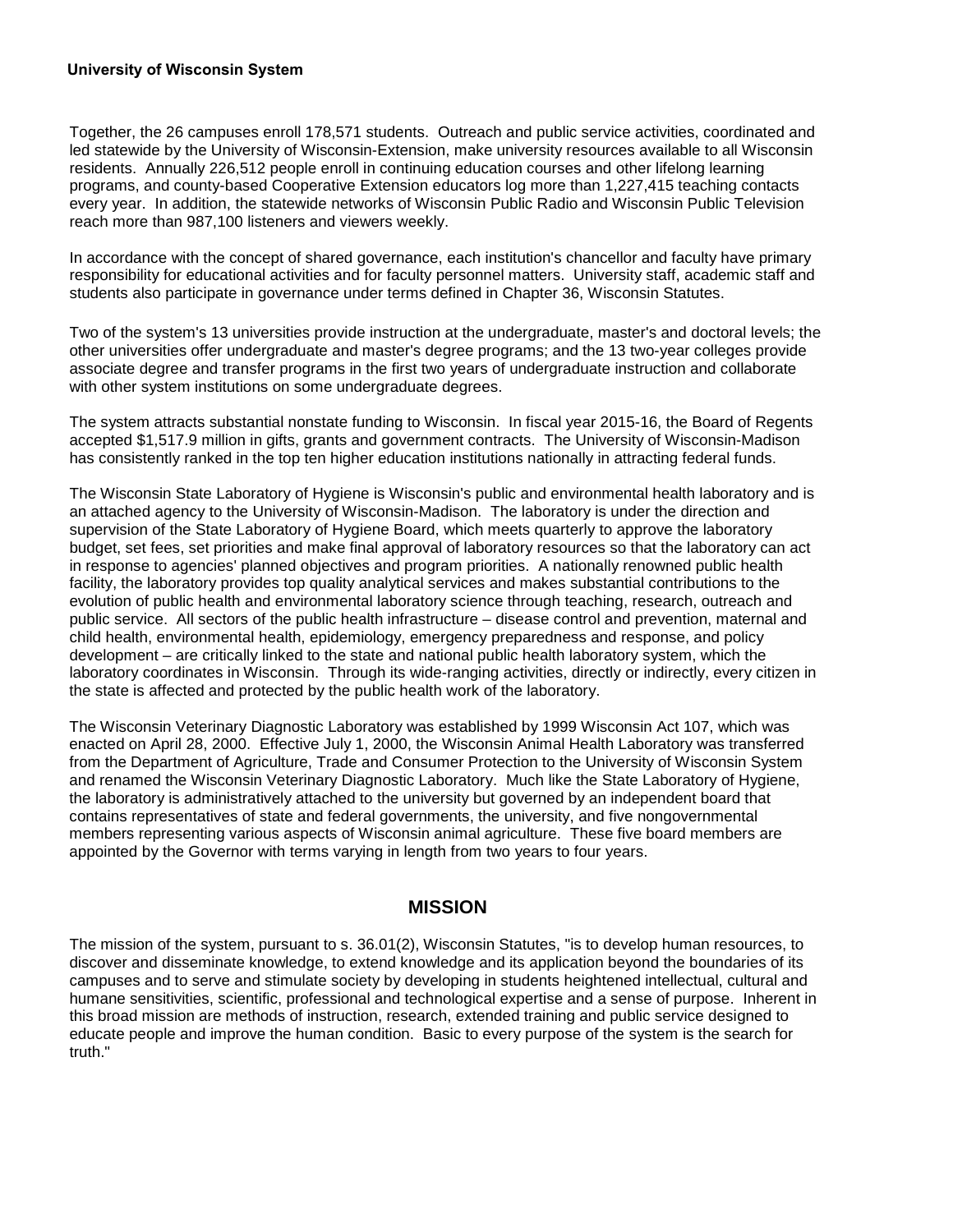#### **University of Wisconsin System**

The mission of the Wisconsin State Laboratory of Hygiene is to develop and provide essential public health laboratory support to communities, agencies (local, state and federal) and private providers consistent with the public health and environmental goals of the state. Support includes analytical services for the Department of Natural Resources, Department of Health Services, local governmental units, health care practitioners and private citizens. In addition to clinical and reference testing, the laboratory conducts specialized environmental and occupational health testing, provides informatics and data support, Occupational Safety and Health Administration consultation services, and training and technical assistance for private and public health agencies. The laboratory conducts applied research and provides university instruction related to the public health and environmental protection mission of the laboratory.

The mission of the Wisconsin Veterinary Diagnostic Laboratory is to promote animal and human health by providing high-quality veterinary diagnostic laboratory services and the professional expertise to complement them. In doing so, the laboratory will fulfill its obligation to be a primary component of the Wisconsin animal health system. The laboratory is intent on being recognized as a leader in the scientific field, achieving excellence in veterinary laboratory diagnostics by integrating innovative and proven technologies, and conducting research to provide the highest quality of service possible.

# **PROGRAMS, GOALS, OBJECTIVES AND ACTIVITIES**

Note: Programs, goals, objectives and activities have been revised.

#### **Program 1: University Education, Research and Public Service**

Goal: Meet or exceed the current plans to increase undergraduate degrees conferred (associate and bachelor's).

Objective/Activity: Increase undergraduate degrees conferred by the University of Wisconsin System to meet the state's need for college-degreed professionals as part of the 2020*FWD* Initiative.

Goal: Provide access by enrolling at least 32 percent of Wisconsin high school graduates immediately after graduation.

Objective/Activity: Serving the residents of Wisconsin as part of the 2020*FWD* Initiative.

Goal: Increase first-to-second year retention at the same institution.

Objective/Activity: Increase retention of students to the second year at their original institution in conjunction with the 2020*FWD* Initiative.

Goal: Increase the rate at which new freshmen earn a bachelor's degree at the same institution within six years.

Objective/Activity: Increase graduation rate at the same institution to assist with meeting the state's need for college-degreed professionals as part of the 2020*FWD* Initiative.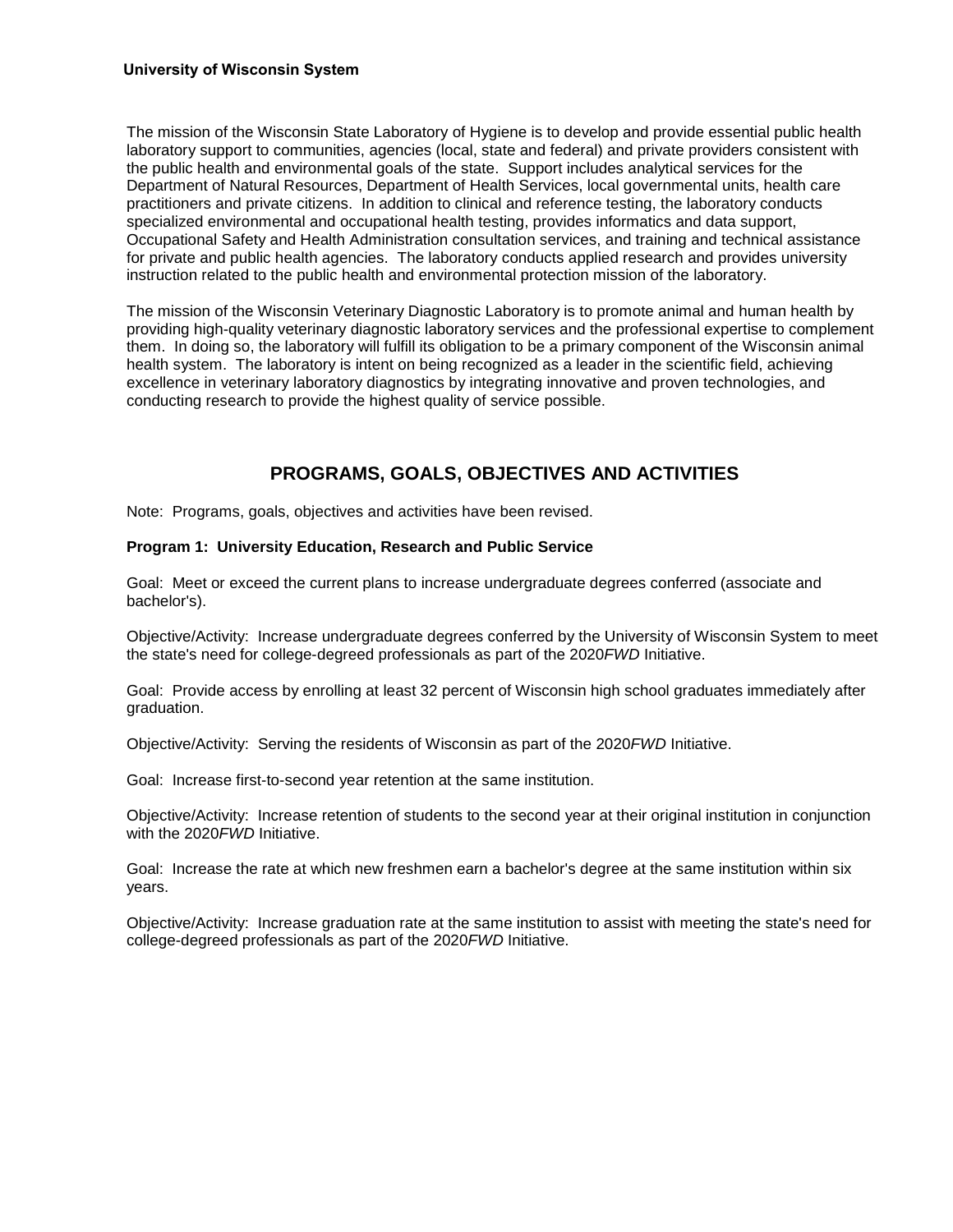# **PERFORMANCE MEASURES**

## **2015 AND 2016 GOALS AND ACTUALS**

| Prog.<br>No. | <b>Performance Measure</b>          | Goal<br>2015 | <b>Actual</b><br>2015 | Goal<br>2016 | Actual<br>2016 |
|--------------|-------------------------------------|--------------|-----------------------|--------------|----------------|
| 1.           | Undergraduate degrees.              | 28,723       | 29.375                | 29,339       |                |
| 1.           | Wisconsin resident attendance rate. | 32%          |                       | 32%          |                |
| 1.           | Retention rate.                     | 81.3%        | 82.1%                 | 81.8%        | 81.6%          |
| 1.           | Graduation rate.                    | 60.8%        | 60.7%                 | 61%          | 60.7%          |

Note: Based on fiscal year.

## **2017, 2018 AND 2019 GOALS**

| Prog.<br>No. | <b>Performance Measure</b>          | Goal<br>2017 <sup>1</sup> | Goal<br>2018 | Goal<br>2019 |
|--------------|-------------------------------------|---------------------------|--------------|--------------|
| 1.           | Undergraduate degrees.              | 28,498                    | 28,424       | 28,093       |
| 1.           | Wisconsin resident attendance rate. | 32%                       | 32%          | 32%          |
| 1.           | Retention rate.                     | 82%                       | 82.2%        | 82.5%        |
| 1.           | Graduation rate.                    | 61.2%                     | 61.9%        | 62.9%        |

Note: Based on fiscal year.

<sup>1</sup>Some goals have been modified for 2017.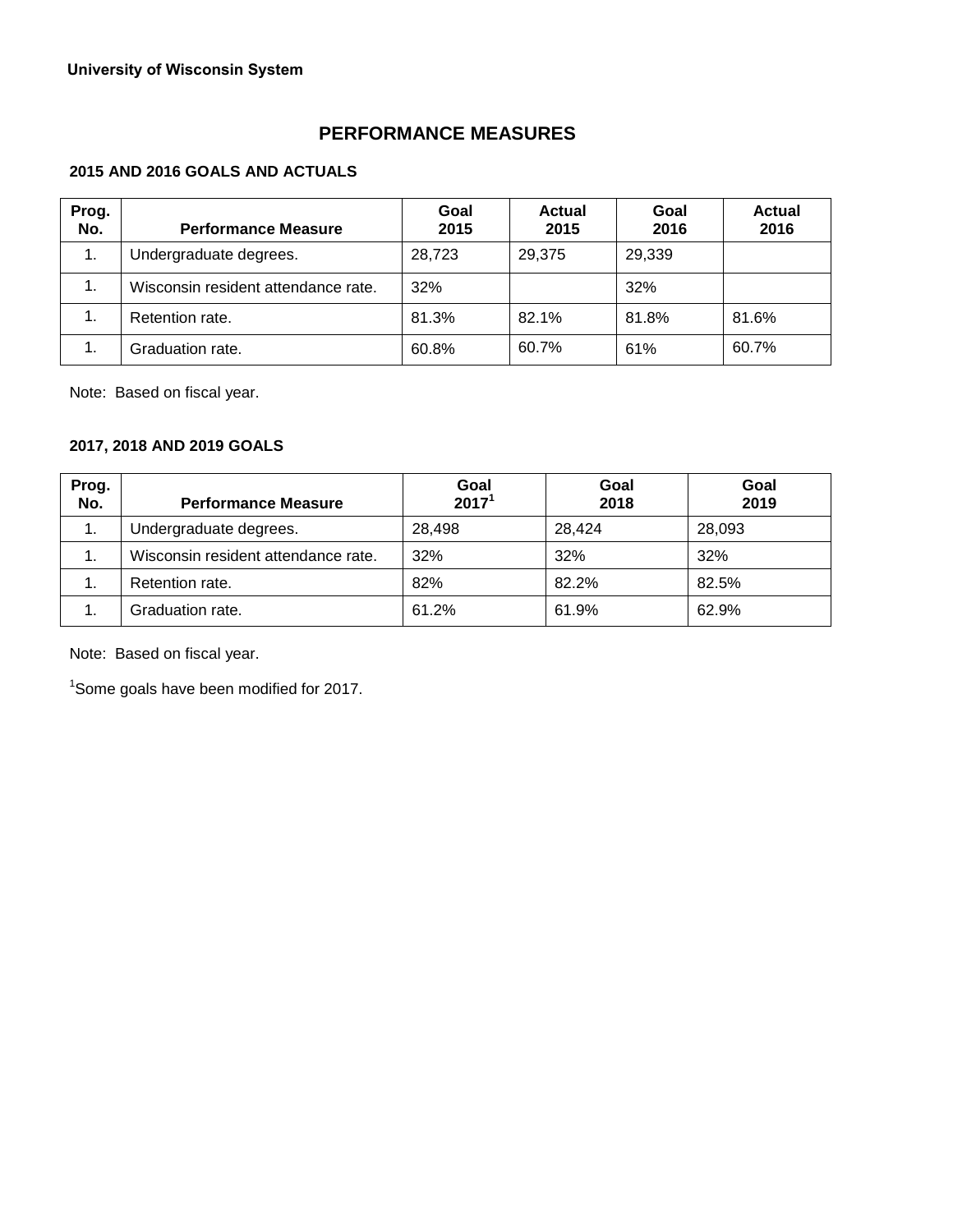# **UNIVERSITY OF WISCONSIN SYSTEM**

# **GOVERNOR'S BUDGET RECOMMENDATIONS**

## **RECOMMENDATIONS**

- 1. Tuition
- 2. Performance Funding
- 3. Allocable Segregated Fees
- 4. Report Card
- 5. Flexible Option Program
- 6. Institutional Financial Aid
- 7. Early College Credit
- 8. Three-Year Degree Programs
- 9. Require Internships or Work Experience
- 10. Funding for Wisconsin Rural Physician Residency Assistance Program
- 11. Funding for Alzheimer's Research
- 12. Academic Freedom
- 13. Faculty Workload
- 14. Credit Transfers
- 15. Veteran Tuition and Fee Remission
- 16. Compensation
- 17. Adjustments to Student Academic Fees
- 18. Renewable Energy Appropriation
- 19. Procurement Reform Initiative
- 20. Lease Administration Transfer
- 21. Debt Service Reestimate

# **ITEMS NOT APPROVED**

- 22. Focus on the University Experience
- 23. Focus on Business and Community Mobilization
- 24. Focus on Operational Excellence
- 25. Capital Planning and Budget Operational Flexibilities
- 26. Procurement Operational Flexibilities
- 27. FTE Position Reduction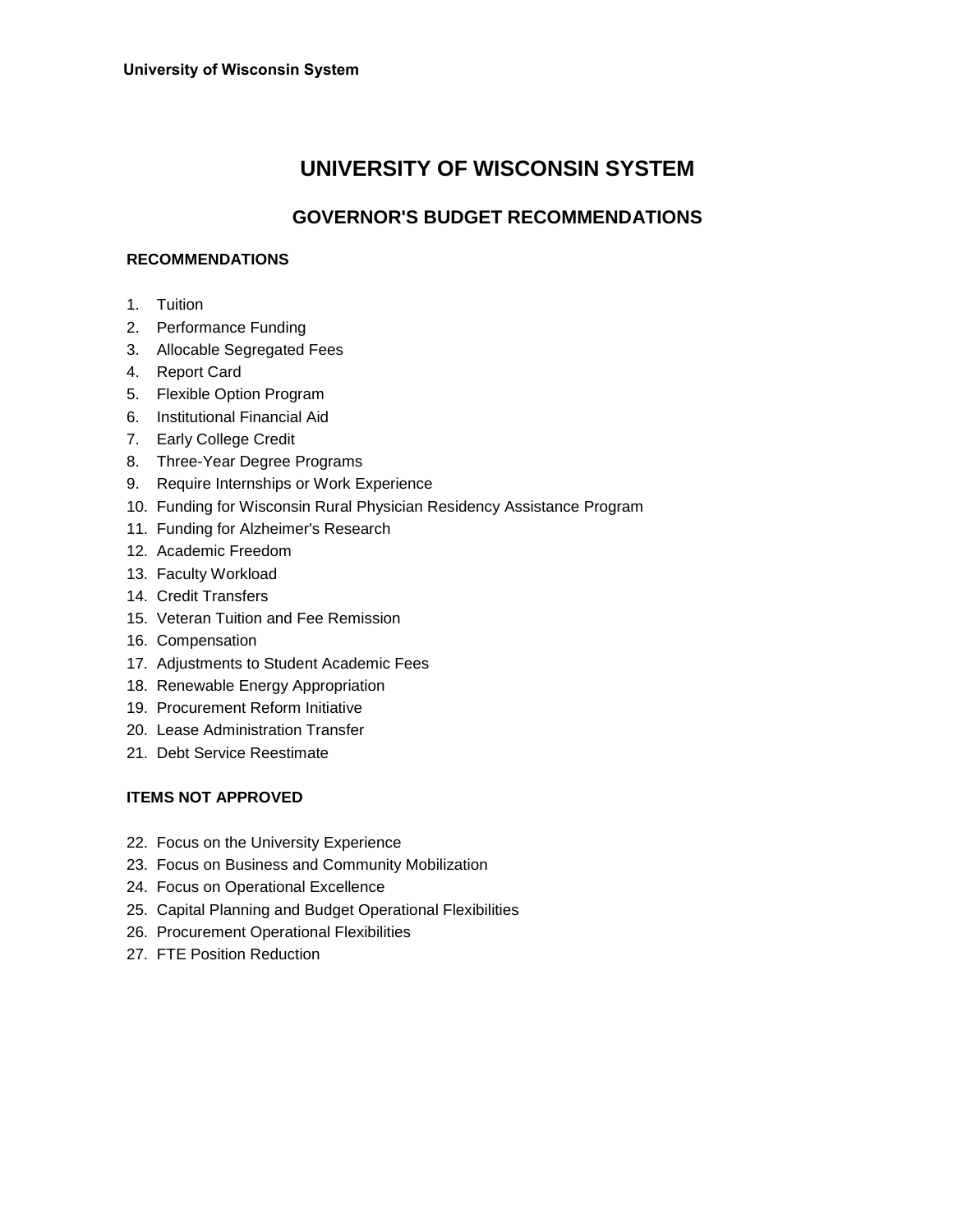|                                |               | <b>ADJUSTED</b> |                       |               | GOVERNOR'S            |               |
|--------------------------------|---------------|-----------------|-----------------------|---------------|-----------------------|---------------|
|                                | <b>ACTUAL</b> | <b>BASE</b>     | <b>AGENCY REQUEST</b> |               | <b>RECOMMENDATION</b> |               |
|                                | FY16          | <b>FY17</b>     | <b>FY18</b>           | FY19          | <b>FY18</b>           | <b>FY19</b>   |
| <b>GENERAL PURPOSE REVENUE</b> | \$993,457.6   | \$1,056,970.2   | \$1,067,470.2         | \$1,088,970.2 | \$1,075,529.2         | \$1,115,541.3 |
| <b>State Operations</b>        | 993,457.6     | 1,056,840.2     | 1,067,340.2           | 1,088,840.2   | 1,075,399.2           | 1,115,411.3   |
| Aids to Ind. & Org.            | 0.0           | 130.0           | 130.0                 | 130.0         | 130.0                 | 130.0         |
| FEDERAL REVENUE (1)            | \$1,664,472.2 | \$1,817,878.7   | \$1,817,878.7         | \$1,817,878.7 | \$1,817,878.7         | \$1,817,878.7 |
| <b>State Operations</b>        | 1,664,472.2   | 1,817,878.7     | 1,817,878.7           | 1,817,878.7   | 1,817,878.7           | 1,817,878.7   |
| PROGRAM REVENUE (2)            | \$3,322,644.8 | \$3,192,840.2   | \$3,276,798.5         | \$3,276,798.5 | \$3,270,388.9         | \$3,275,256.0 |
| <b>State Operations</b>        | 3,322,644.8   | 3,192,840.2     | 3,276,798.5           | 3,276,798.5   | 3,270,388.9           | 3,275,256.0   |
| SEGREGATED REVENUE (3)         | \$24,718.4    | \$29,762.5      | \$29,762.5            | \$29,762.5    | \$29,762.5            | \$29,762.5    |
| <b>State Operations</b>        | 23,626.5      | 28,826.6        | 28,826.6              | 28,826.6      | 28,826.6              | 28,826.6      |
| Local Assistance               | 334.4         | 134.5           | 134.5                 | 134.5         | 134.5                 | 134.5         |
| Aids to Ind. & Org.            | 757.5         | 801.4           | 801.4                 | 801.4         | 801.4                 | 801.4         |
| <b>TOTALS - ANNUAL</b>         | \$6,005,293.0 | \$6,097,451.6   | \$6,191,909.9         | \$6,213,409.9 | \$6,193,559.3         | \$6,238,438.5 |
| <b>State Operations</b>        | 6,004,201.1   | 6,096,385.7     | 6,190,844.0           | 6,212,344.0   | 6,192,493.4           | 6,237,372.6   |
| Local Assistance               | 334.4         | 134.5           | 134.5                 | 134.5         | 134.5                 | 134.5         |
| Aids to Ind. & Org.            | 757.5         | 931.4           | 931.4                 | 931.4         | 931.4                 | 931.4         |

**Table 1 Department Budget Summary by Funding Source (in thousands of dollars)**

(1) Includes Program Revenue-Federal and Segregated Revenue-Federal

(2) Includes Program Revenue-Service and Program Revenue-Other

(3) Includes Segregated Revenue-Service, Segregated Revenue-Other and Segregated Revenue-Local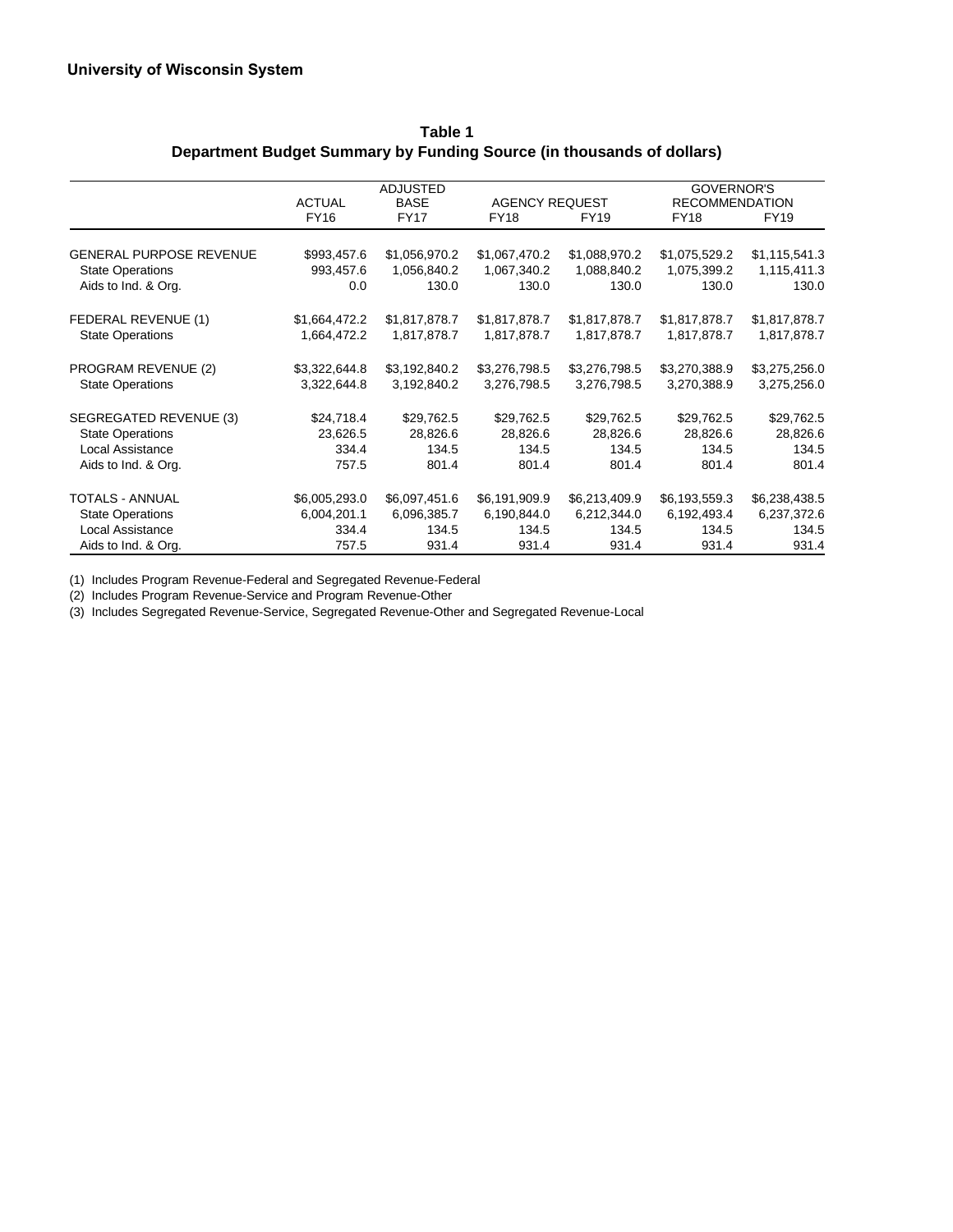|                                | <b>ADJUSTED</b><br><b>BASE</b> | <b>AGENCY REQUEST</b> |             | <b>GOVERNOR'S</b><br><b>RECOMMENDATION</b> |             |
|--------------------------------|--------------------------------|-----------------------|-------------|--------------------------------------------|-------------|
|                                | <b>FY17</b>                    | <b>FY18</b>           | <b>FY19</b> | <b>FY18</b>                                | <b>FY19</b> |
| <b>GENERAL PURPOSE REVENUE</b> | 18,035.88                      | 17,813.49             | 17,813.49   | 18,035.88                                  | 18,035.88   |
| FEDERAL REVENUE (1)            | 5,483.03                       | 5,483.03              | 5,483.03    | 5,483.03                                   | 5,483.03    |
| PROGRAM REVENUE (2)            | 11,744.83                      | 11,904.05             | 11,904.05   | 11,904.05                                  | 11,904.05   |
| SEGREGATED REVENUE (3)         | 137.12                         | 137.12                | 137.12      | 137.12                                     | 137.12      |
| <b>State Operations</b>        | 133.92                         | 133.92                | 133.92      | 133.92                                     | 133.92      |
| Local Assistance               | 1.00                           | 1.00                  | 1.00        | 1.00                                       | 1.00        |
| Aids to Ind. & Org.            | 2.20                           | 2.20                  | 2.20        | 2.20                                       | 2.20        |
| TOTALS - ANNUAL                | 35,400.86                      | 35,337.69             | 35,337.69   | 35,560.08                                  | 35,560.08   |
| <b>State Operations</b>        | 35,397.66                      | 35,334.49             | 35,334.49   | 35,556.88                                  | 35,556.88   |
| Local Assistance               | 1.00                           | 1.00                  | 1.00        | 1.00                                       | 1.00        |
| Aids to Ind. & Org.            | 2.20                           | 2.20                  | 2.20        | 2.20                                       | 2.20        |

#### **Table 2 Department Position Summary by Funding Source (in FTE positions) (4)**

(1) Includes Program Revenue-Federal and Segregated Revenue-Federal

(2) Includes Program Revenue-Service and Program Revenue-Other

(3) Includes Segregated Revenue-Service, Segregated Revenue-Other and Segregated Revenue-Local

(4) All positions are State Operations unless otherwise specified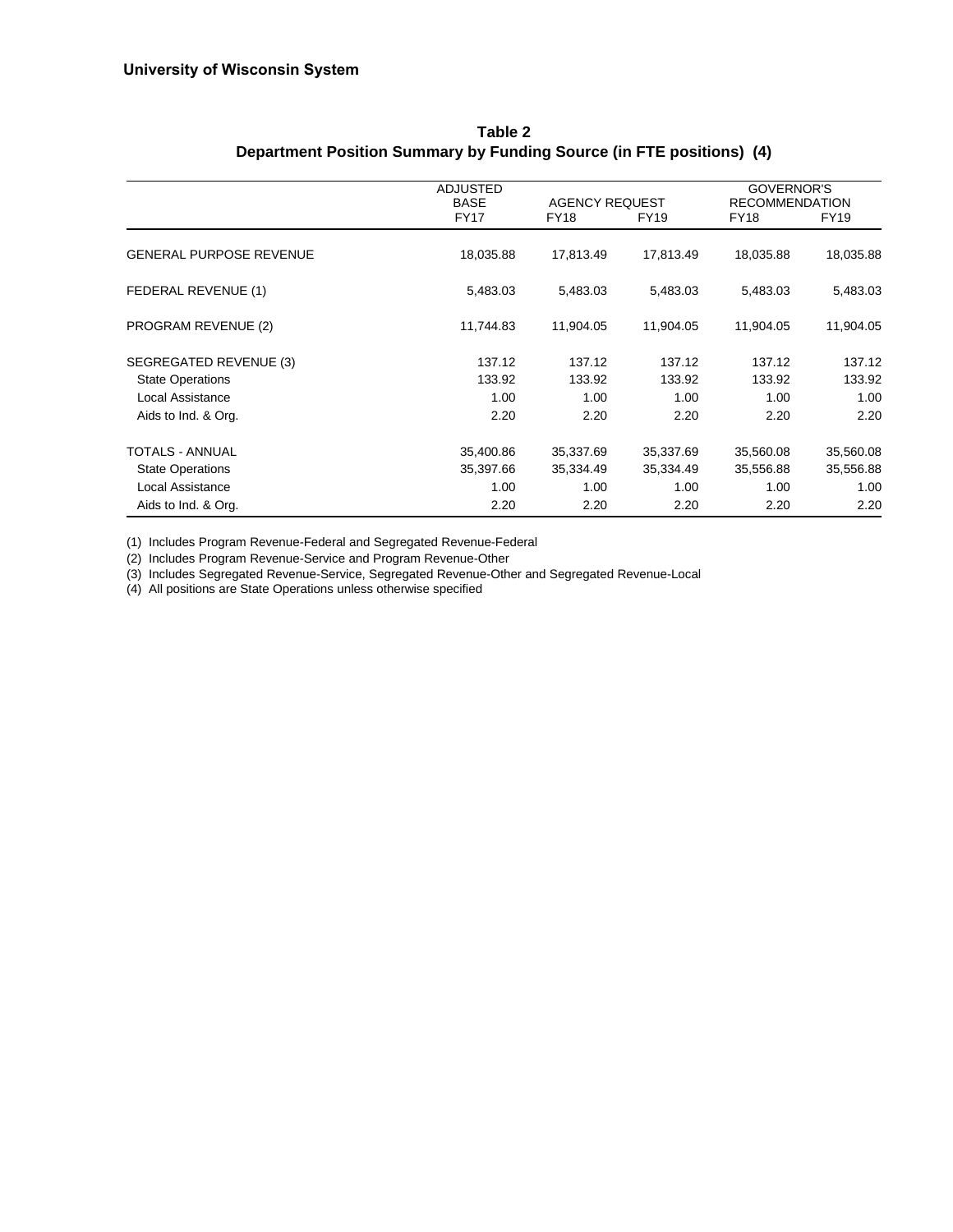|    |                                                      | <b>ACTUAL</b><br><b>FY16</b> | <b>ADJUSTED</b><br><b>BASE</b><br><b>FY17</b> | <b>AGENCY REQUEST</b><br><b>FY18</b> | <b>FY19</b>   | GOVERNOR'S<br><b>RECOMMENDATION</b><br><b>FY19</b><br><b>FY18</b> |               |
|----|------------------------------------------------------|------------------------------|-----------------------------------------------|--------------------------------------|---------------|-------------------------------------------------------------------|---------------|
| 1. | University education, research<br>and public service | \$5.997.768.2                | \$6,097,451.6                                 | \$6.191.909.9                        | \$6,213,409.9 | \$6,193,559.3                                                     | \$6,238,438.5 |
| 3. | University system administration                     | \$7.524.8                    | \$0.0                                         | \$0.0                                | \$0.0         | \$0.0                                                             | \$0.0         |
|    | <b>TOTALS</b>                                        | \$6,005,293.0                | \$6.097.451.6                                 | \$6.191.909.9                        | \$6,213,409.9 | \$6.193.559.3                                                     | \$6,238,438.5 |

# **Table 3 Department Budget Summary by Program (in thousands of dollars)**

# **Table 4 Department Position Summary by Program (in FTE positions) (4)**

|    |                                                      | ADJUSTED<br><b>BASE</b> | <b>AGENCY REQUEST</b> |             | GOVERNOR'S<br><b>RECOMMENDATION</b> |             |
|----|------------------------------------------------------|-------------------------|-----------------------|-------------|-------------------------------------|-------------|
|    |                                                      | <b>FY17</b>             | <b>FY18</b>           | <b>FY19</b> | <b>FY18</b>                         | <b>FY19</b> |
| 1. | University education, research<br>and public service | 35.400.86               | 35.337.69             | 35.337.69   | 35.560.08                           | 35,560.08   |
|    | <b>TOTALS</b>                                        | 35.400.86               | 35.337.69             | 35.337.69   | 35.560.08                           | 35.560.08   |

(4) All positions are State Operations unless otherwise specified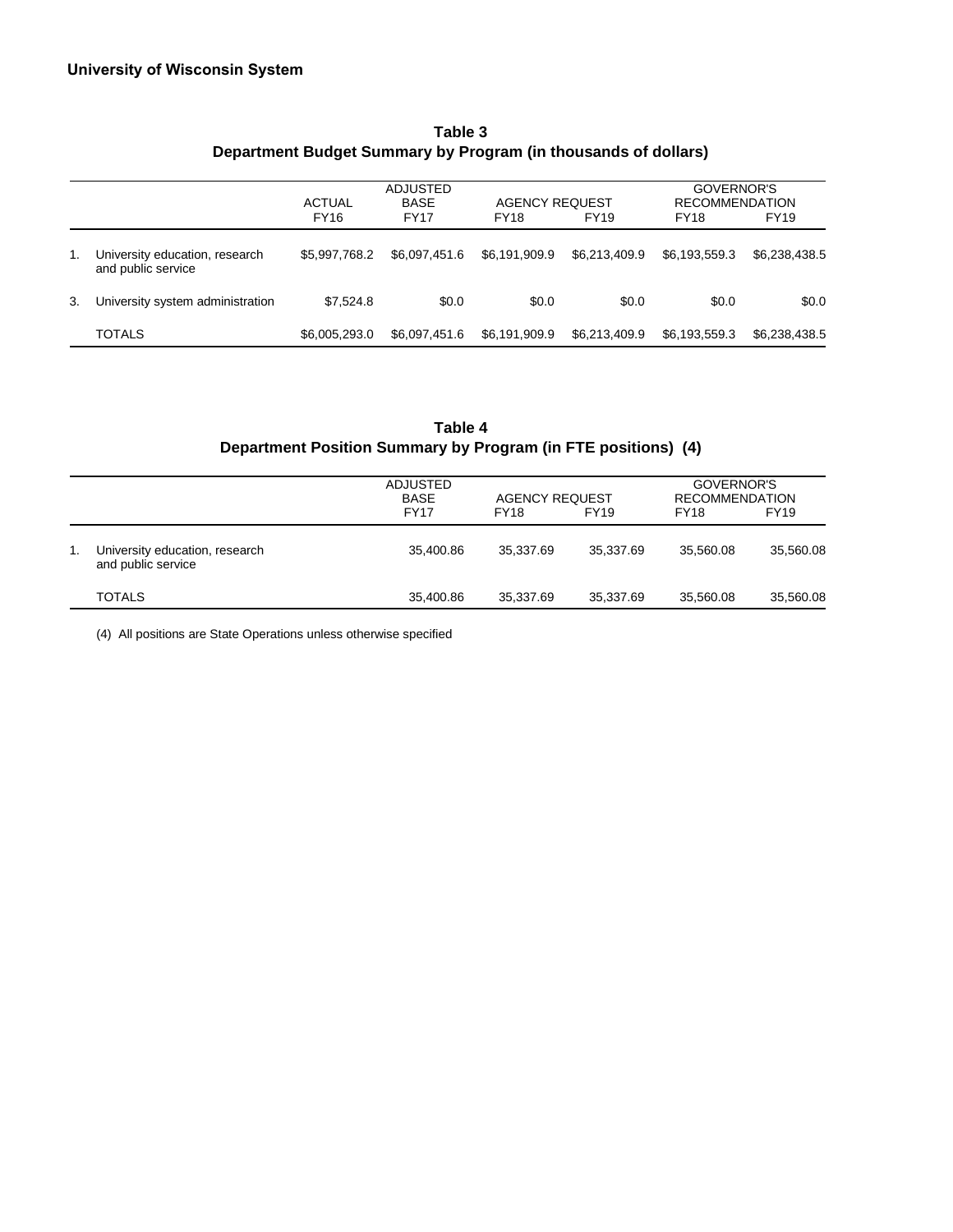|              |                | <b>Agency Request</b> |           |                |             | Governor's Recommendations |                |             |                   |                |                  |
|--------------|----------------|-----------------------|-----------|----------------|-------------|----------------------------|----------------|-------------|-------------------|----------------|------------------|
| Source       |                | <b>FY18</b>           |           |                | <b>FY19</b> |                            |                | <b>FY18</b> |                   | FY19           |                  |
| of Funds     | <b>Dollars</b> |                       | Positions | <b>Dollars</b> |             | <b>Positions</b>           | <b>Dollars</b> |             | Positions         | <b>Dollars</b> | <b>Positions</b> |
| <b>GPR</b>   |                | 0                     | 0.00      |                | 0           | 0.00                       |                | 0           | 0.00 <sub>1</sub> | 35,000,000     | 0.00             |
| <b>TOTAL</b> |                | 0                     | 0.00      |                | 0           | 0.00                       |                | 0           | 0.00              | 35,000,000     | 0.00             |

#### **1. Tuition**

The Governor recommends continuing the tuition freeze in FY18 and providing funding to reduce tuition by 5 percent in fiscal year FY19. The Governor also recommends that this funding be allocated among institutions in proportion to the estimated reduction in revenues as a result of the tuition decrease.

#### **2. Performance Funding**

|              |                |             | <b>Agency Request</b> |                |      | Governor's Recommendations |                |                   |                |                  |
|--------------|----------------|-------------|-----------------------|----------------|------|----------------------------|----------------|-------------------|----------------|------------------|
| Source       |                | <b>FY18</b> |                       |                | FY19 |                            | FY18           |                   | <b>FY19</b>    |                  |
| of Funds     | <b>Dollars</b> |             | <b>Positions</b>      | <b>Dollars</b> |      | <b>Positions</b>           | <b>Dollars</b> | <b>Positions</b>  | <b>Dollars</b> | <b>Positions</b> |
| <b>GPR</b>   |                | 0           | 0.00                  |                | 0    | 0.00                       | 21,250,000     | 0.00 <sub>1</sub> | 21,250,000     | 0.00             |
| <b>TOTAL</b> |                | 0           | 0.00                  |                | 0    | 0.00                       | 21.250.000     | 0.00 <sub>1</sub> | 21.250.000     | 0.00             |

The Governor recommends providing a portion of new funding to the system block grant on a performance basis in each fiscal year to encourage institutions' efforts in support of state priorities, including: (a) affordability and attainability, (b) work readiness, (c) student success in state workforce, (d) efficiency, (e) service, and (f) additional criteria. The Governor also recommends that the underlying funding formula be weighted, that institutions be measured on each of the criteria, and that the Board of Regents use the weighted formula to calculate each institution's share of funding.

#### **3. Allocable Segregated Fees**

The Governor recommends that students be given the option to decline to pay allocable segregated fees at the time the student pays tuition beginning with the 2018-19 academic year.

#### **4. Report Card**

The Governor recommends that beginning in FY19, the Board of Regents require each institution to publish on the homepage of its Internet site a "single-page" format report card. The Governor also recommends the report cards summarize the institution's performance during the prior fiscal year with respect to the performance funding criteria and other metrics determined by the Board of Regents.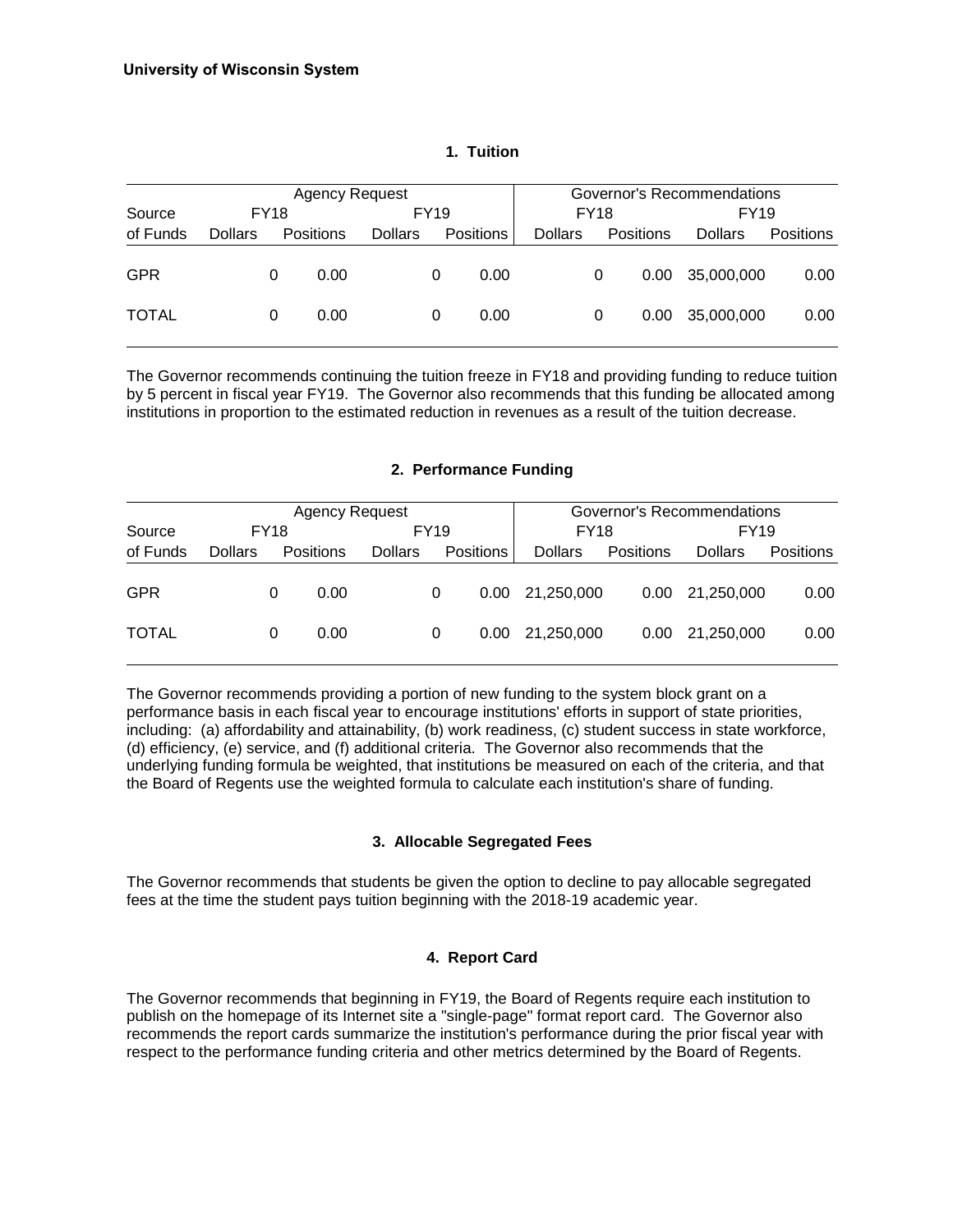## **5. Flexible Option Program**

The Governor recommends requiring the Board of Regents to ensure that the number of programs offered under the Flexible Option Program is increased by at least 50 percent over the number offered on the effective date of the bill. These new programs must begin enrolling students by December 31, 2019, and must be accredited by the Higher Learning Commission. The Governor also recommends that these new programs include one that assists certified nursing assistants in becoming registered nurses and one that assists K-12 teaching assistants or other education paraprofessionals in becoming K-12 teachers. See Department of Public Instruction, Item #13.

#### **6. Institutional Financial Aid**

|              |                | <b>Agency Request</b> |                | Governor's Recommendations |                |             |                 |                  |  |
|--------------|----------------|-----------------------|----------------|----------------------------|----------------|-------------|-----------------|------------------|--|
| Source       | <b>FY18</b>    |                       | <b>FY19</b>    |                            |                | <b>FY18</b> | FY19            |                  |  |
| of Funds     | <b>Dollars</b> | <b>Positions</b>      | <b>Dollars</b> | <b>Positions</b>           | <b>Dollars</b> | Positions   | <b>Dollars</b>  | <b>Positions</b> |  |
| <b>GPR</b>   | 6.000.000      | 0.00                  | 20.100.000     | 0.00                       |                | 0           | 0.00<br>700.000 | 0.00             |  |
| <b>TOTAL</b> | 6.000.000      | 0.00                  | 20.100.000     | 0.00                       |                | 0           | 0.00<br>700.000 | 0.00             |  |

The Governor recommends providing funding for financial aid for students in the Flexible Option Program. See Department of Public Instruction, Item #13.

# **7. Early College Credit**

The Governor recommends reforming the Course Options and Youth Options programs to simplify credit attainment for pupils and school districts through a new Early College Credit program. Specifically, the Governor recommends: (a) restoring the part-time open enrollment program; (b) creating a new program that governs all situations in which a high school student may take a college course for credit; (c) enhancing the affordability of college credit attainment by limiting percredit charges; (d) clearly delineating the responsibility for credit costs; and (e) providing significant state investment to expand participation and offerings for Early College Credit. See Department of Public Instruction, Item #10; and Department of Workforce Development, Item #13.

#### **8. Three-Year Degree Programs**

The Governor recommends requiring institutions to submit statements to the Board of Regents specifying how students may complete a bachelor's degree within three years. The Governor also recommends that institutions must submit such statements specific to 10 percent of programs by January 1, 2018, and 60 percent of programs by June 30, 2020. The Governor further recommends that the statements be posted on institutions' Web sites and forwarded to the State Superintendent of Public Instruction. Finally, the Governor recommends that the Board of Regents and the Chancellor of the University of Wisconsin-Madison add the number of three-year degree recipients and the percentage of three-year degree programs for which statements were submitted to their annual accountability reports.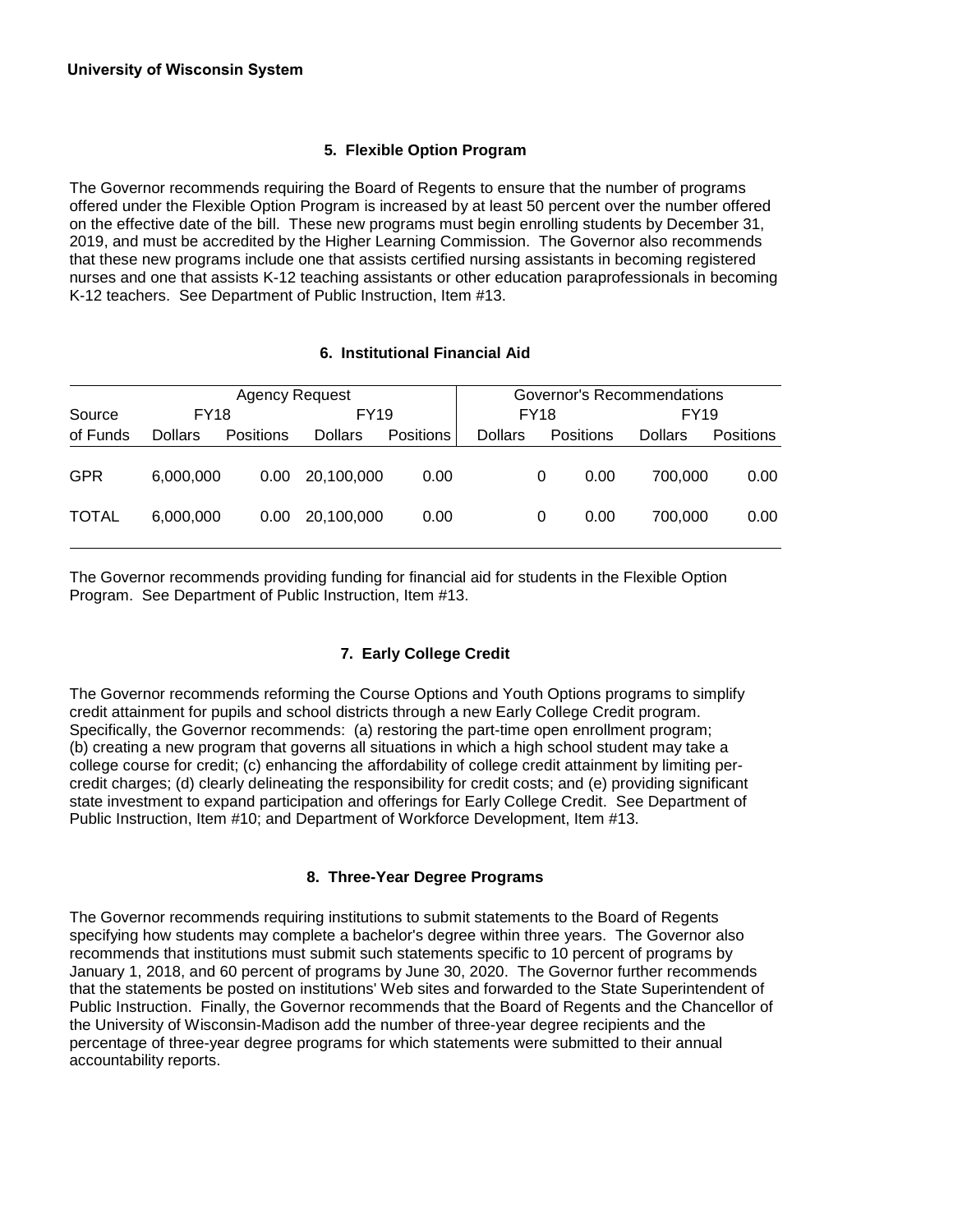#### **9. Require Internships or Work Experience**

The Governor recommends that the four-year system institutions require an internship or work experience in order for undergraduates to earn a bachelor's degree. The Governor also recommends that the Board of Regents establish policies for determining whether a student has satisfied this requirement. The Governor further recommends this requirement applies to students first enrolled in the 2018-19 academic year.

#### **10. Funding for Wisconsin Rural Physician Residency Assistance Program**

|              |                |   | Agency Request   |                | Governor's Recommendations |                  |                |           |                |           |
|--------------|----------------|---|------------------|----------------|----------------------------|------------------|----------------|-----------|----------------|-----------|
| Source       | <b>FY18</b>    |   |                  |                | <b>FY19</b>                |                  | <b>FY18</b>    |           | <b>FY19</b>    |           |
| of Funds     | <b>Dollars</b> |   | <b>Positions</b> | <b>Dollars</b> |                            | <b>Positions</b> | <b>Dollars</b> | Positions | <b>Dollars</b> | Positions |
| <b>GPR</b>   |                | 0 | 0.00             |                | 0                          | 0.00             | 100.000        | 0.00      | 100.000        | 0.00      |
| <b>TOTAL</b> |                | 0 | 0.00             |                | 0                          | 0.00             | 100.000        | 0.00      | 100.000        | 0.00      |

The Governor recommends providing funding to the system block grant for the Wisconsin Rural Physician Residency Assistance Program.

#### **11. Funding for Alzheimer's Research**

|              |                |   | Agency Request   |                |   |                  | Governor's Recommendations |                  |                |           |  |  |
|--------------|----------------|---|------------------|----------------|---|------------------|----------------------------|------------------|----------------|-----------|--|--|
| Source       | <b>FY18</b>    |   |                  | FY19           |   |                  |                            | FY18             | <b>FY19</b>    |           |  |  |
| of Funds     | <b>Dollars</b> |   | <b>Positions</b> | <b>Dollars</b> |   | <b>Positions</b> | <b>Dollars</b>             | <b>Positions</b> | <b>Dollars</b> | Positions |  |  |
| <b>GPR</b>   |                | 0 | 0.00             |                | 0 | 0.00             | 50,000                     | 0.00             | 50,000         | 0.00      |  |  |
| <b>TOTAL</b> |                | 0 | 0.00             |                | 0 | 0.00             | 50,000                     | 0.00             | 50,000         | 0.00      |  |  |

The Governor recommends providing funding to the system block grant for the Alzheimer's Disease Research Center at the University of Wisconsin-Madison campus.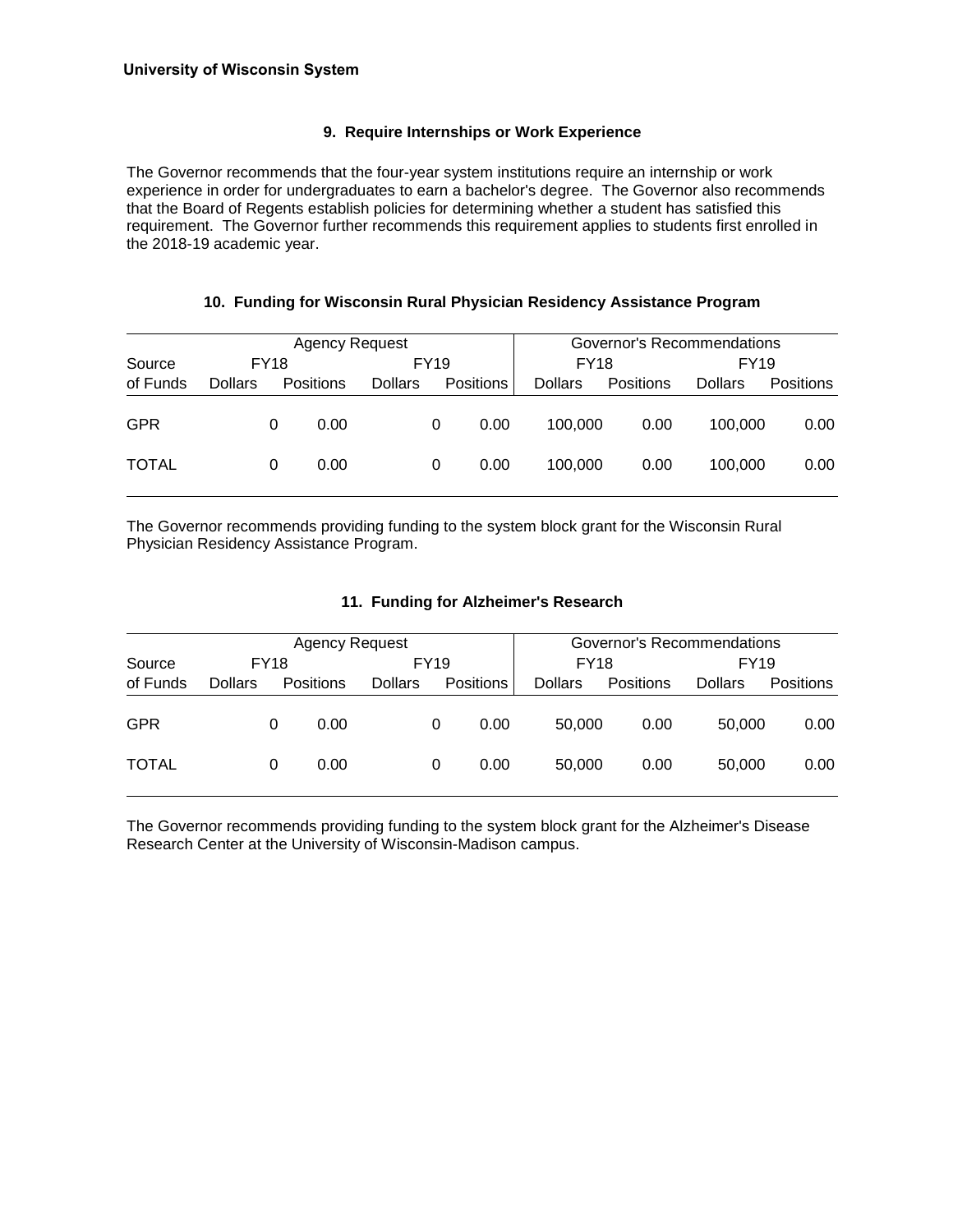|              |                |   | <b>Agency Request</b> |                | Governor's Recommendations |           |                |                  |                |                  |  |
|--------------|----------------|---|-----------------------|----------------|----------------------------|-----------|----------------|------------------|----------------|------------------|--|
| Source       | <b>FY18</b>    |   |                       | <b>FY19</b>    |                            |           | <b>FY18</b>    |                  | <b>FY19</b>    |                  |  |
| of Funds     | <b>Dollars</b> |   | Positions             | <b>Dollars</b> |                            | Positions | <b>Dollars</b> | <b>Positions</b> | <b>Dollars</b> | <b>Positions</b> |  |
| <b>GPR</b>   |                | 0 | 0.00                  |                | 0                          | 0.00      | 10.000         | 0.00             |                | 0.00<br>0        |  |
| <b>TOTAL</b> |                | 0 | 0.00                  |                | 0                          | 0.00      | 10.000         | 0.00             |                | 0.00<br>0        |  |

#### **12. Academic Freedom**

The Governor recommends codifying the State's commitment to academic freedom. The Governor also recommends providing funding for the system to review and revise policies related to academic freedom.

## **13. Faculty Workload**

The Governor recommends that the Board of Regents be required to create a plan no later than January 1, 2018, that incorporates: (a) a policy for monitoring faculty and adjunct teaching workloads that includes a comprehensive requirement for each faculty and adjunct to report teaching hours to the system; (b) a policy for rewarding faculty and adjuncts who teach more than a standard academic load; (c) updating personnel systems as necessary; (d) collecting and reporting of teaching hour data individually from each faculty member or adjunct; and (e) reporting of aggregate teaching hour data on accountability dashboard.

#### **14. Credit Transfers**

The Governor recommends requiring that the Board of Regents and the Technical College System Board enter into an agreement that, beginning in the 2018-19 academic year, ensures that not fewer than 60 core general education course credits are transferable within and between each system institution and technical college without loss of credit toward graduation or completion of a specific course of study. The Governor also recommends that the association representing independent colleges and universities, and representatives from the tribal colleges, be permitted to enter into and implement the core credit agreement. The Governor further recommends the Board of Regents measure the effectiveness of policies for the appropriate transfer of credits between institutions within the system. Finally, the Governor recommends the Board of Regents submit a report to the Legislature that describes any barriers to credit transferability between institutions within the system no later than January 1, 2018. See Technical College System Board, Item #7.

#### **15. Veteran Tuition and Fee Remission**

The Governor recommends changing the residency requirement for the fee remission program for veterans' spouses and children at system institutions and technical colleges. Remission will apply if the veteran was not a resident of this state when he or she entered the armed forces but resided in this state for at least five consecutive years immediately preceding registration at a system institution or technical college. See Technical College System Board, Item #3.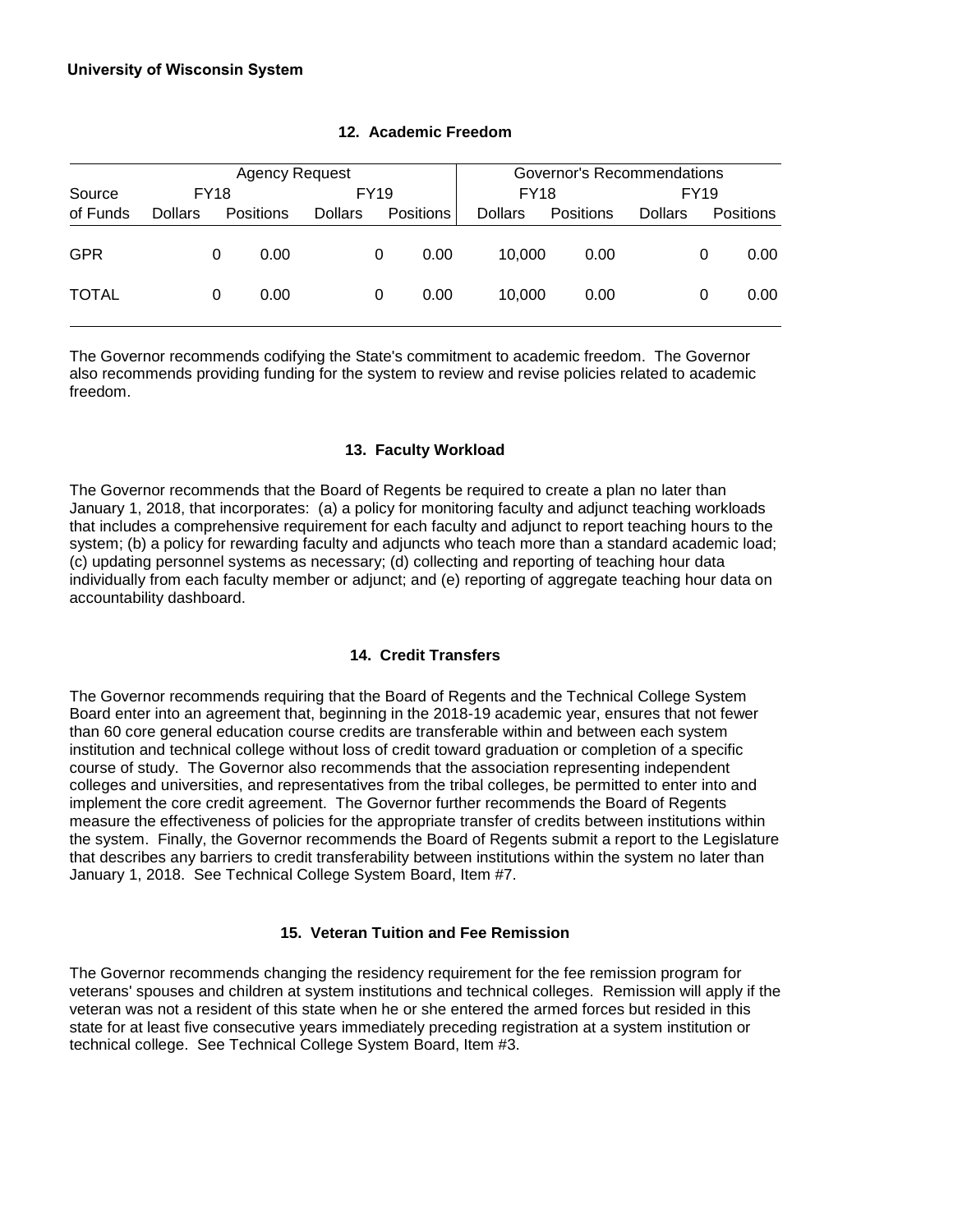|              |                |   | <b>Agency Request</b> |                | Governor's Recommendations |                  |                |                   |                |           |
|--------------|----------------|---|-----------------------|----------------|----------------------------|------------------|----------------|-------------------|----------------|-----------|
| Source       | <b>FY18</b>    |   |                       | <b>FY19</b>    |                            |                  | <b>FY18</b>    |                   | FY19           |           |
| of Funds     | <b>Dollars</b> |   | <b>Positions</b>      | <b>Dollars</b> |                            | <b>Positions</b> | <b>Dollars</b> | <b>Positions</b>  | <b>Dollars</b> | Positions |
| <b>GPR</b>   |                | 0 | 0.00                  |                | 0                          | 0.00             | 126,500        | 0.00 <sub>1</sub> | 11,517,900     | 0.00      |
| <b>TOTAL</b> |                | 0 | 0.00                  |                | 0                          | 0.00             | 126,500        | 0.00              | 11.517.900     | 0.00      |

#### **16. Compensation**

The Governor recommends providing funding for expected inflation in fringe costs in each year and funding in FY19 equal to the wage increase provided to other state employees, less anticipated savings as a result of the Joint Committee on Finance approving a contract to self-insure healthcare costs for state employees.

#### **17. Adjustments to Student Academic Fees**

|              |                | <b>Agency Request</b> |                   | Governor's Recommendations |                   |                  |                   |                  |  |
|--------------|----------------|-----------------------|-------------------|----------------------------|-------------------|------------------|-------------------|------------------|--|
| Source       | <b>FY18</b>    |                       | <b>FY19</b>       |                            | <b>FY18</b>       |                  | FY <sub>19</sub>  |                  |  |
| of Funds     | <b>Dollars</b> | <b>Positions</b>      | <b>Dollars</b>    | <b>Positions</b>           | <b>Dollars</b>    | <b>Positions</b> | <b>Dollars</b>    | <b>Positions</b> |  |
| PR-O         | 83.958.300     |                       | 159.22 83,958,300 |                            | 159.22 83,958,300 |                  | 159.22 83.958.300 | 159.22           |  |
| <b>TOTAL</b> | 83.958.300     |                       | 159.22 83,958,300 |                            | 159.22 83,958,300 |                  | 159.22 83.958.300 | 159.22           |  |

The Governor recommends increasing tuition expenditure authority to reflect changes related to: (a) changes in enrollments, (b) self-supporting program increases, (c) differential tuition increases, and (d) nonresident and graduate tuition increases.

#### **18. Renewable Energy Appropriation**

The Governor recommends transferring funding to a new appropriation specifically for the additional costs of purchasing renewable energy in order to increase transparency for these expenditures. See Department of Administration, Item #22.

#### **19. Procurement Reform Initiative**

The Governor recommends modifying provisions related to the procurement of goods and services to: (a) increase the statutory threshold required for official sealed bids from \$50,000 to \$100,000; and (b) increase the statutory threshold for which the Governor must approve a waiver to general bidding requirements from \$25,000 to \$150,000; and (c) require waivers between \$25,000 and \$150,000 be approved by the secretary of the Department of Administration. See Department of Administration, Item #5.